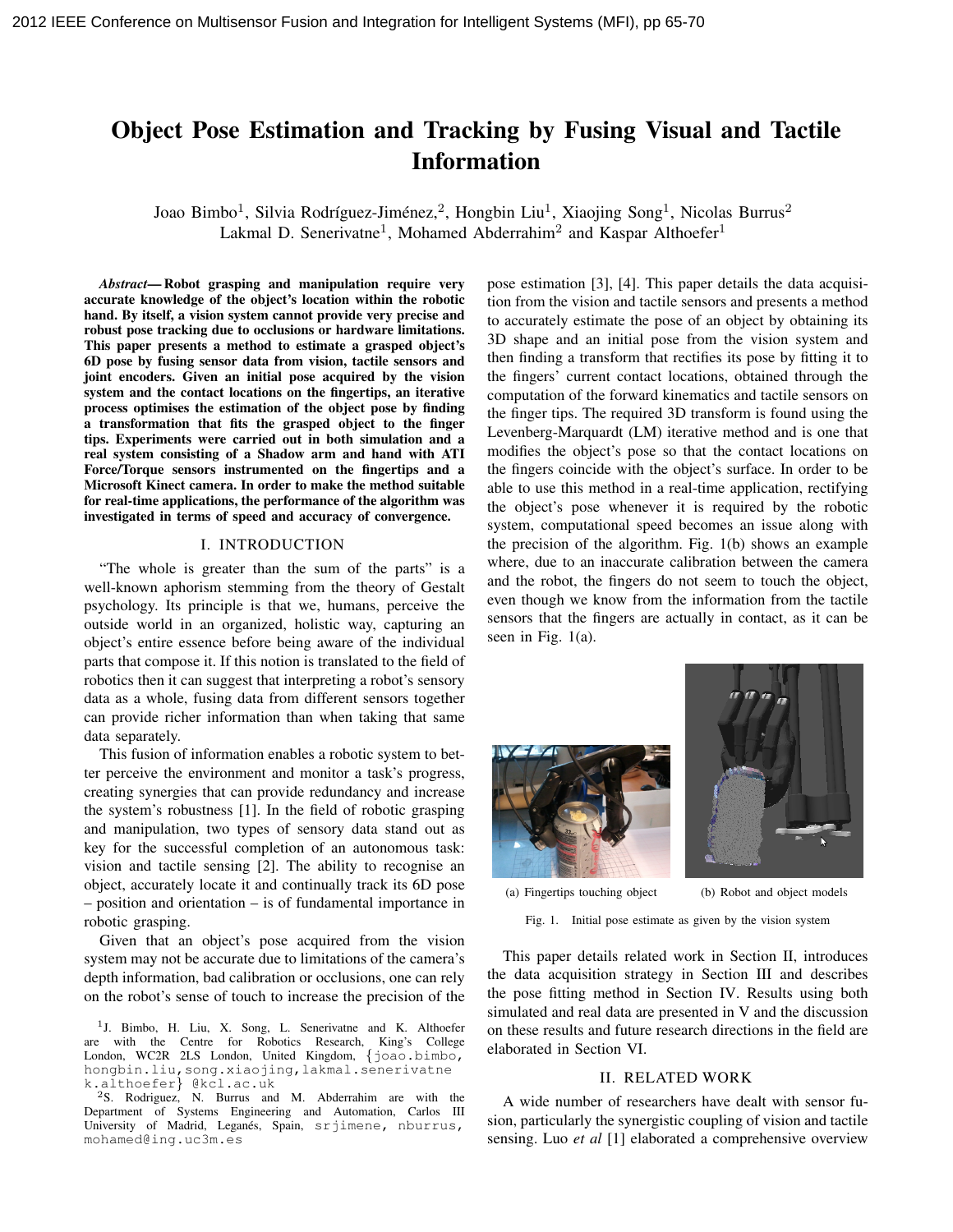of different multi-sensor fusion strategies and presents examples of applications in different areas of robotics.

There are many techniques for tracking objects using vision, but they can be classified into three groups according to object properties: feature-based, model-based and optical flow-based approaches. In the first category, the most popular ones are particle filter, Kalmar filtering, Scale Invariant Feature Transform (SIFT), mean shift, Multiple Hypothesis, among others [5]. However, once the robotic hand is enclosing its fingers around the target object and when the object is grasped, the fingers occlude the object and the visual tracking could fail.

Since the field of robot grasping and manipulation requires different types of sensor information and demands a high level of accuracy and robustness, sensor fusion has been extensively applied to deliver better results. Allen *et al* [2], [6] describes a system that integrated vision and local contact/force information and conducted a number of experiments to validate the proposed design, Prats *et al* [4] used a combined vision with tactile and force information to perform the task of finding a door handle and opening a cabinet. The sensory data were used as input in a control loop and the performance under different scenarios was evaluated and compared: using only force feedback, using vision and force and finally using the combination of tactile, vision and force. This last setup proved to perform better than using only force or a vision-force combination. Petrovskaya *et al* [7] used a probabilistic approach to estimate an object's localisation using tactile exploration. Hebert *et al* [3] developed a method to estimate a grasped object's pose by combining stereo vision with a force/torque sensor mounted on the wrist of a robotic hand. Using also the information from the joint sensors the proposed method was able to infer the contact modes (a mapping of fingers to each of the object's faces) and accurately estimate the object's location. The work done by Honda *et al*[8] is closely related with the one described on this paper but is based on different assumptions such as the shape of the object requiring to be composed of plain and quadratic surfaces and the vision estimate to be very accurate.

#### III. MULTI-MODAL SENSING ARCHITECTURE

The presented multi-modal perception robotic system assumes the following setup:

- A Microsoft Kinect camera [9] which observes the grasping scene. It is mounted on the robotic arm.
- 6-axis force and torque sensors instrumented on the fingertips of a multi-fingered robotic hand.

The multi-modal system and its components should be calibrated in order to represent the target object in a reference coordinate system. The transformation from the robot base to the camera is estimated through OpenCVs checkerboard corner [10] detector using a single pose. The calibration is based on detecting a planar checkerboard pattern, with its position with regards to the robot base being known. Although the calibration is refined using the depth image, an error in the range of centimeters will persist due to the

precision of the Kinect, the use of a single checkerboard pose and possible inaccuracies in the kinematics model of the robot.

The proposed fusion of vision and tactile sensing allows making accurate measurements of grasped objects in spite of the limitations and inaccuracies in calibration.

## *A. Vision*

The vision system provides the 3D shape and the initial pose of the target object. In this paper, we assume texturedenough objects, of which a 3D model has been previously acquired and stored in a database. If the model of the object is not already stored in the database, an acquisition process is used to reconstruct it. The method, summarized below, has been developed [11] to cover online scenarios where the robotic system has to grasp and manipulate new objects (previously unknown).

*1) Object Model:* The acquisition of the 3D models has been done using a single RGB + Depth image of objects lying on a table. This method allows a fast reconstruction of unknown objects and the acquired models are precise enough to compute reliable grasping points. The Kinect, which is oriented to get a top view of the objects, only provides the geometry of the visible parts. Thus, we estimate the hidden parts by exploiting the geometrical properties of everyday objects, which can often be approximated as the result of an extrusion process. In the first stage, a table-top object detector identifies and extracts a cluster of 3D points belonging to the object. Then, existing points are extruded along the table plane normal to fill a voxelized volume around the cluster of interest. Object concavities may get filled during the extrusion step, which we compensate by checking the voxel consistency against the depth image. The object boundaries are finally refined using color segmentation and then missing depth values are filled using image inpainting. Once the point cloud of the object is obtained, it is stored in a database along with its color view for the recognition stage.

*2) Recognition and pose estimation:* For recognition and pose estimation, when the textured object is being grasped, if some part of the object is still visible, the most popular techniques available in the literature are based on local features [12]. This is because of its robustness to partial occlusions as long as enough features can be matched in the visible part.

In this paper, a method derived from the proposed by Lowe *et al* [13] is used for recognition. To obtain the pose estimation from few feature matches, the depth information is used to reduce the influence from background and occlusions using a 3D reprojection error[14].

For getting the best match, a feature matching is computed between the SIFT points extracted from the image under analysis and the SIFT points extracted from each color image corresponding to the reference models. The best matches are the closest ones. Each single feature point association results in a candidate 2D transformation for its corresponding view. Once the object has been recognized, its 6D pose is estimated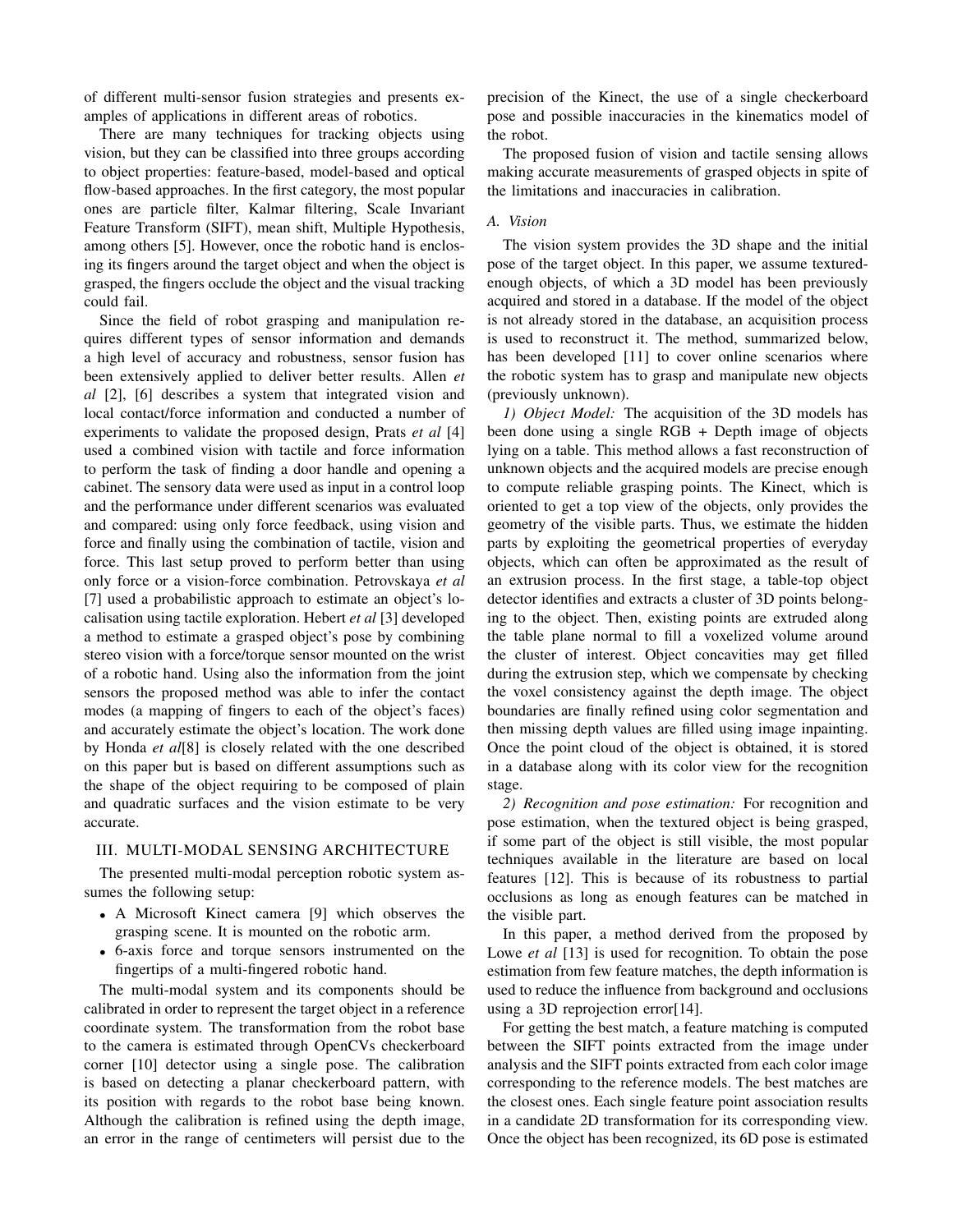using RANSAC to discard outliers. We rely on iterative least square only to minimize the reprojection error using 2D feature coordinates and introducing the depth information. Thus, a 3D reprojection error is computed taking into account the 3D coordinates  $H(F_i)$  of the model feature i projected on the current image and the coordinates  $C_i(x, y, z)$  of the detected feature point in the image under analysis.

$$
err = \sum_{i=0}^{n} \Delta(H(F_i), C_i(x, y, z))^2.
$$
 (1)

The pose is provided taking into account the transformation between the recognized object and the reference object stored in the database. The transform is given as a translation vector and a rotation quaternion.

### *B. Tactile Sensing*

The second source of information came from the robot's sense of touch and it is commonly referred to as "intrinsic contact sensing". In this paper we adopt a tactile sensor developed and validated in previous work [15]. This method uses a 6-axis force and torque sensor mounted on the fingertip to precisely estimate, among other information, the location of the contact. By attaching the sensor under a parametrisable convex surface, one can find the coordinates of a point on that surface that satisfies the equations that describe the acting forces and moments [16]. Besides this contact location coordinates, an extra parameter is calculated which relates with the local torque acting along the normal direction on that point.

The accuracy and robustness of this sensor has been verified to have a root mean square error of 266  $\mu$ m, making it suitable for use in robot grasping and manipulation tasks and the frequency of data acquisition was set to 100 Hz [15].

## IV. POSE-FITTING METHOD

#### *A. Description*

This method takes as inputs a point cloud of the object and the location of each finger that is in contact. It requires at least two fingers to touch the object and increases the accuracy of its result with the number of independent contacts.

The first step of the algorithm consists of transforming all the contact locations and the object point cloud into the same reference frame. The choice of a frame on the robot hand's palm when tracking a grasped object, presents advantages such as, during a stable grasp with no slippage between the object and the fingers, the object will stay stationary with respect to the palm frame. Another advantage is the fact that the distance from the palm to the object is typically small, when compared to the distance to a fixed frame, *e.g.*, on the robot arm base. The choice of a reference frame far from the object would produce significant displacements with small rotation angles.

The next step of the algorithm aims to reduce the computation time of the algorithm by assuming that each finger is contacting the object inside a certain neighbourhood of its initial position, given by the vision system. This initial step thus consists of creating regions in the object on which each respective finger is predicted to lie, so that the algorithm only iterates over these regions instead of going through the whole object. This distance is set dynamically so that each finger is iterating over a minimum number of object points. The set over which finger number 1 will iterate is defined as  $S^{(1)}$  and contains all the points  $s_1^{(1)}, s_2^{(1)} \dots s_n^{(1)}$  whose distances to the finger contact locations  $f^{(1)}$  are within the neighbourhood ε.

$$
S^{(m)} = \{s_i^{(m)} \in O : ||s_i^{(m)} - f^{(m)}|| \le \varepsilon\}
$$
 (2)



Fig. 2. Regions created in the object point cloud to minimise the computational effort

Equation (2) and Fig. 2 illustrate this first stage of the algorithm, where four fingers are contacting the object  $(m = 4)$ and the neighbourhood  $\varepsilon$  is set to be 15 mm. The point cloud O plotted in black is a standard 330 ml coke can and each contact location is shown as a coloured cross, with the mentioned neighbourhood regions  $S^{(m)}$  in their respective colour. It can be seen, particularly on the red contact, that using the initial estimate of the object's location, the actual contact location does not sit on the object's surface. This error can be due to calibration errors or low accuracy of the vision system and it is what this method intends to correct.

Although the aim of the algorithm is to find the transform that fits the object point cloud into the contact locations given by the combination of the robot arm and hand's forward kinematics and the data obtained from the tactile system, it is computationally faster to transform the fingers to fit the object and then apply the inverse of the computed transformation to the object.

$$
\mathbf{x} = [\mathbf{q}, \mathbf{t}]^T
$$
  

$$
\mathbf{x} = [q_w, q_x, q_y, q_z, t_x, t_y, t_z]^T
$$
 (3)

To find the parameters  $x$  defined in  $(3)$  that describe the desired transform, the Levenberg-Marquardt iterative algorithm was used to minimise the objective function  $G$ . This transform consists, as usual, of a rotation and a translation, where the rotation is represented by a unit quaternion and the translation by a vector. The operation that describes a rotation **q** from point p to p' is shown in (4), where  $\mathbf{q}^*$  is the conjugate quaternion [17].

$$
p' = \mathbf{q}(p_x \mathbf{i} + p_y \mathbf{j} + p_z \mathbf{k}) \mathbf{q}^*
$$
 (4)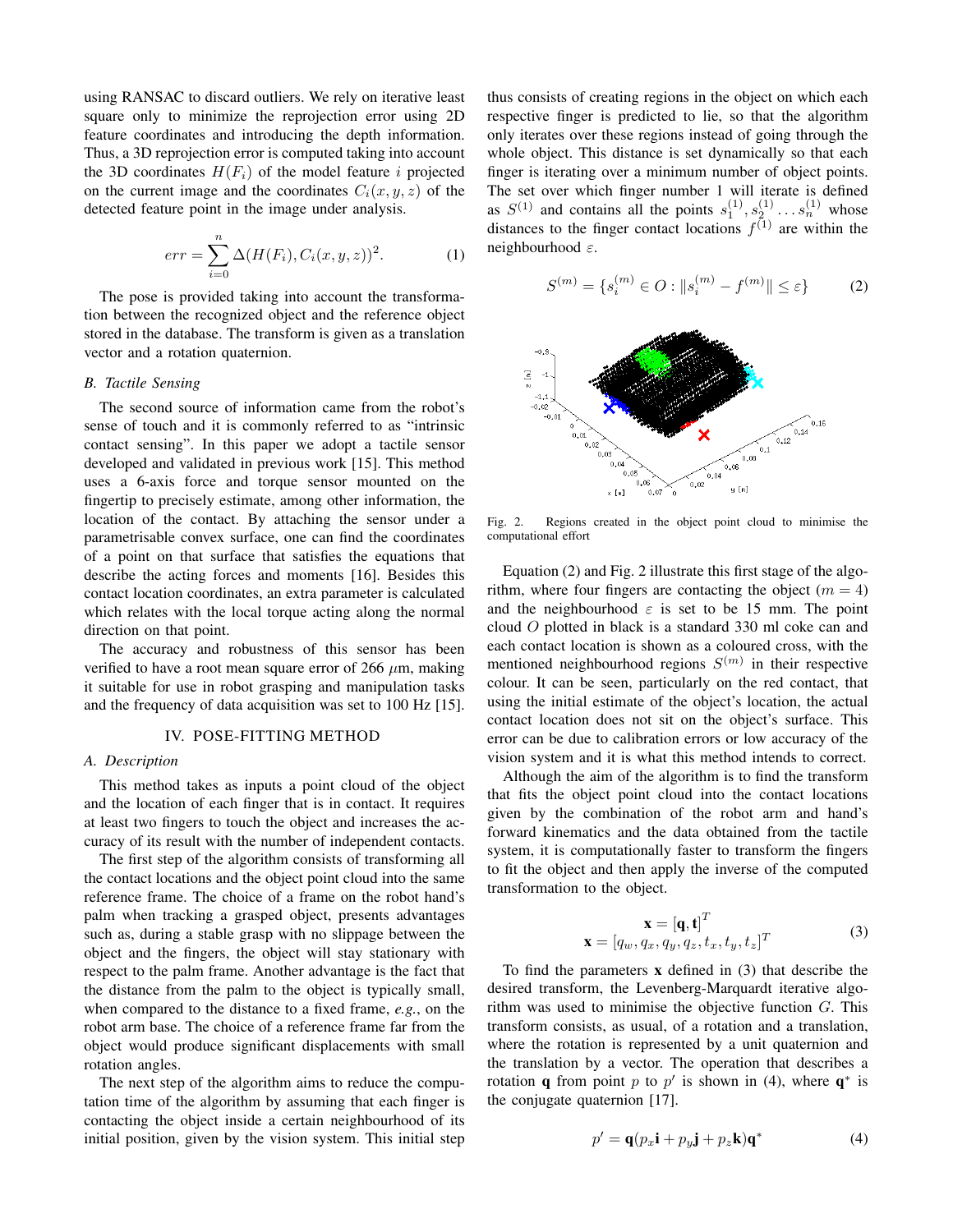The objective function G consists of the distances from the contact locations to its nearest point  $s_i^{(m)}$  in its respective region  $S^{(m)}$ , as shown in (5).

$$
G(\mathbf{x}) = \begin{cases} \min(\|(\mathbf{q}f^{(1)}\mathbf{q}^* + \mathbf{t}) - s_i^{(1)}\|) \\ \min(\|(\mathbf{q}f^{(2)}\mathbf{q}^* + \mathbf{t}) - s_i^{(2)}\|) \\ \dots \\ \min(\|(\mathbf{q}f^{(m)}\mathbf{q}^* + \mathbf{t}) - s_i^{(m)}\|)\end{cases}
$$
(5)

Given that most handheld objects present some symmetry, fitting a small number of points to it often allows for more than one solution. The proposed method presents the advantage of finding a local minimum which is more likely to be a better solution than a global minimum that is too far off the initial pose acquired by the vision system to be deemed reasonable.

However, by using the LM method for this particular problem some caveats need to be noted: First, the minimum distance function  $G$  is not differentiable – we cannot know to which particular point in the region we are fitting the fingers because the closest point in the region is determined at each iteration, rendering the objective function to be discontinuous. To deal with this issue, the Finite Difference Jacobian[18] of the function has to be calculated using a forward difference approximation as shown in (6).

$$
\mathbf{J} = (\nabla_h G)(\mathbf{x})_j = \frac{G(\mathbf{x} + h\|\mathbf{x}\| \mathbf{e}_j) - G(\mathbf{x})}{h\|\mathbf{x}\|}
$$
(6)

Secondly, the approximate Hessian matrix  $J<sup>T</sup>J$  can, in some cases contain zeros in its main diagonal, rending  $(\mathbf{J}^T \mathbf{J} + \lambda diag[\mathbf{J}^T \mathbf{J}])$  to become singular and thus not invertible. One such case arises when finding the partial derivative  $\partial/\partial q_w$  of a *real* quaternion, *i.e.* quaternions  $\mathbf{q}_1 = (1, 0, 0, 0)$ and  $\mathbf{q}_2 = (1 + h, 0, 0, 0)$  represent the same rotation, originating a zero in the diagonal of J . The alternative was to use the Moore-Penrose [19] pseudo-inverse  $A^+$ , calculated using the Singular Value Decomposition as shown in (7), where  $\Sigma^+$  is a diagonal matrix obtained by replacing each of the non-zero elements in the diagonal by its multiplicative inverse, leaving the zeros unchanged.

$$
\mathbf{A} = \mathbf{U} \Sigma \mathbf{V}^* \Longrightarrow \mathbf{A}^+ = \mathbf{V} \Sigma^+ \mathbf{U}^* \tag{7}
$$

The parameters  $x$  can be then calculated using modified Levenberg-Marquardt algorithm [18], [20] as follows:

$$
\mathbf{x}_{i+1} = \mathbf{x}_i - (\mathbf{J}^T \mathbf{J} + \lambda \operatorname{diag}[\mathbf{J}^T \mathbf{J}])^+ \mathbf{J}^T G(\mathbf{x}_i)
$$
(8)

#### *B. Computational Remarks*

In order to enable the method to work in real-time, different strategies were employed to reduce the computational effort of the algorithm. The first simplification was based on the assumption that the first estimation from the vision system is near enough to allow the creation of regions on the object surface that are near to the finger tip contact location, as was described in (2). This reduction of the points to which each finger has to iterate to find the nearest point – in other

words, calculate  $G$  – cuts down from some tens of thousands total points typically contained in a hand-held object, as given by the vision system, to regions containing around 150 points – a hundredfold improvement on the algorithm's performance.

The second approach has also been described before and it consisted of finding the parameters that transform the fingers contact locations to fit the object, thus reducing significantly the amount of calculations required – as opposed to transform every point in the object's point cloud – and then execute the inverse transformation on the object. This approach reduced the needed calculations from the number of points in all regions,  $\sum |S^{(m)}|$ , to the number of fingers in contact with the object, m.

Thirdly, the use of quaternions instead of *roll-pitch-yaw (RPY)* angles or other representation of 3D orientation was chosen because, although it adds an extra variable to be determined when compared to *RPY* or *Euler-angles*, its advantages have been widely investigated and described in the literature [21]. In this particular algorithm the focus was on its benefits in terms of computational performance [22], [17]. As opposed to other representations, the calculations using quaternions involve no trigonometric functions or matrix conversions, requiring only one conjugation and two quaternion multiplication operations , as previously shown in (4). The possibility to easily invert and concatenate rotations using quaternions also weighted when choosing which rotation representation to use.

#### V. EXPERIMENTS AND RESULTS

#### *A. Simulation*

The above method was implemented both in simulation and with real data. In simulation, a standard coke can point cloud was used, and four points in its surface were taken and transformed to a known location, which served as input for the algorithm. To verify its accuracy, the initial points taken from the point cloud were plotted against the solution found by the algorithm. Fig. 3(a) shows the object point cloud in black, the chosen points in the surface as a filled dot, the transformed positions as a cross and the solution found by algorithm as a ring.



Fig. 3. Results using simulated data – Object point cloud in black. Original (filled dot) , displaced (cross) and corrected (ring) finger tip locations. Transformed object in yellow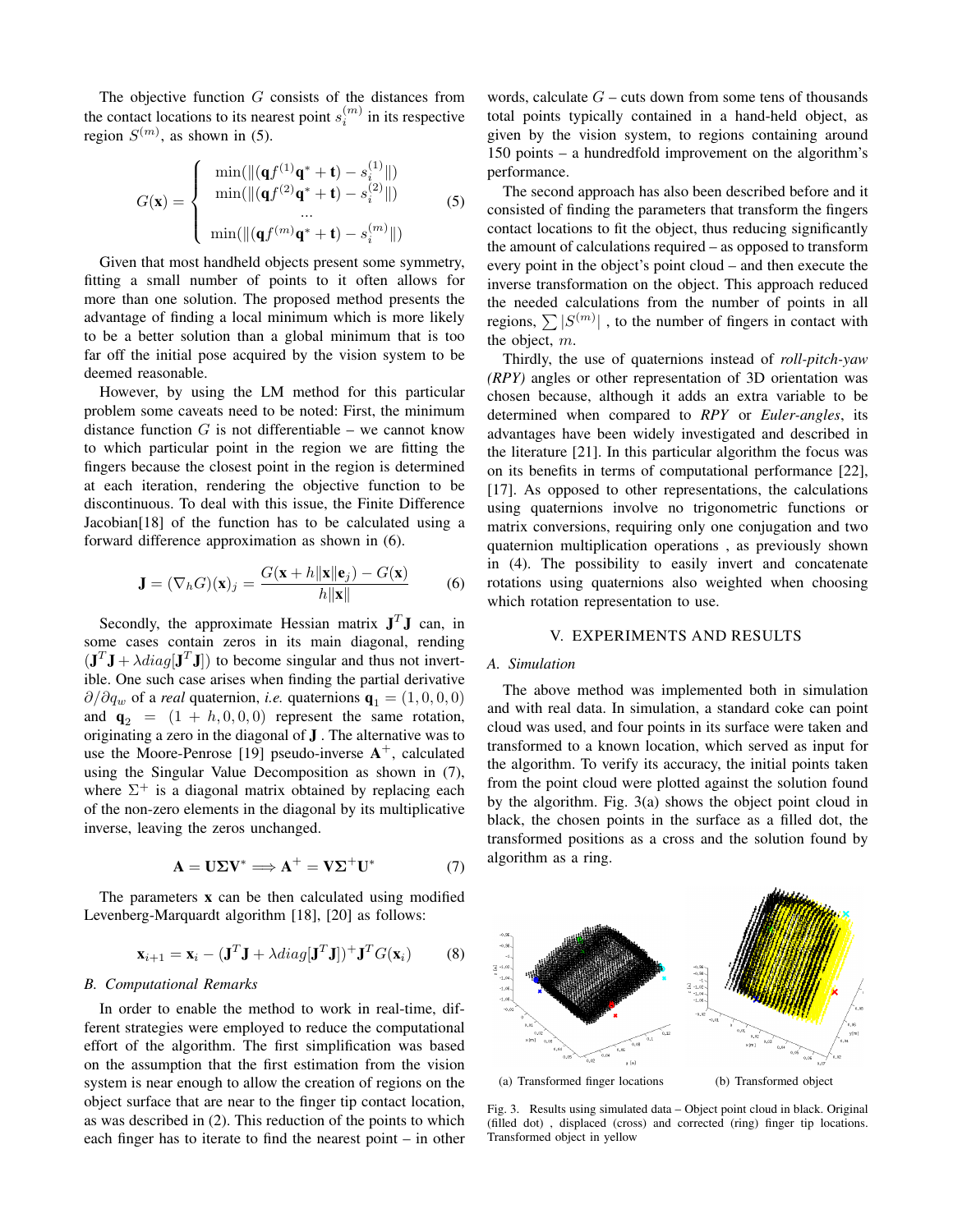It can be seen that the solution found corresponds very accurately to the original points. The choice of a coke can as the tested object was made on the grounds that a revolute object such as a cylinder would be the most prone to erroneous results. Fig. 3(b) shows the output of the method, where the object has been transformed using the inverse of the obtained transform to fit the contact locations on the finger tips. The black point cloud is again in its original position, as obtained by the vision system, and the yellow point cloud plots the same object after the transformation. After the transformation the object surface sits precisely on the computed finger locations.

The progress of the optimisation algorithm is plotted in Fig. 4. The algorithm requires 27 iterations to reach the desired error (distance from each finger to the object  $d \leq 2.5$ mm) and converges to a maximum distance of 2.2 mm in finger 3 and an average 1.7 mm, starting from an initial estimate with a a maximum error of 12 mm in finger 1 and an average of 7 mm.



Fig. 4. Distance from each finger contact location to the object throughout the iterations using the Levenberg-Marquardt method

#### *B. Experiments using a real system*

Validation of the proposed method in a real system proved more challenging, given that it is hard to benchmark the results against a ground truth, as it would require a very accurate 6D tracking system. The method to verify the effectiveness of the method under a real environment was achieved by getting the robot to grasp a coke can and acquire a first estimate of its pose using a 3D camera. The scenario is a robotic platform consisting of the following (Fig. 5):

- A 4 Degrees of Freedom (DoF) Shadow robotic arm where the robotic hand is mounted on.
- A 24-DoF Shadow hand with ATI Nano17 6-axis force/torque sensors instrumented on the fingertips.
- A Microsoft Kinect camera is mounted on the left side of the robotic arm and is oriented to get a top view of the objects lying on a table.

A robot model for the shadow arm and hand, provided in the ROS platform [23], [24], was used which takes the values of the joint encoders and replicates the robot's configuration in a visualiser also available in the same platform. The object



Fig. 5. Overview of the experimental setup of the multi-modal sensing system

point cloud was overlayed on the visualiser and, since the system was known to have a significant calibration error, the object model was clearly displaced from the finger tips. The algorithm was able to run in 10 iterations and converged to a pose that agreed with the observed situation: the transformed object's surface now coincided with the robot hand's contact locations. Fig. 6 shows the object in its initial pose in grey and the rectified pose in pink. The mean error in the initial estimate was 4.9 cm and the final was 5 mm. The chosen accuracy of the algorithm was thus a more conservative 5 mm when compared to the 2.5 mm used in the simulation tests described in the previous section to ensure convergence even with a deficient object model.



Fig. 6. Results using real data. Initial estimate in grey, solution in pink

The mean distance between the object and the fingers' contact locations was 4.9 cm in the initial estimate, being reduced to 5 mm after the correction of the object's pose. The accuracy of the algorithm has, of course, a trade-off